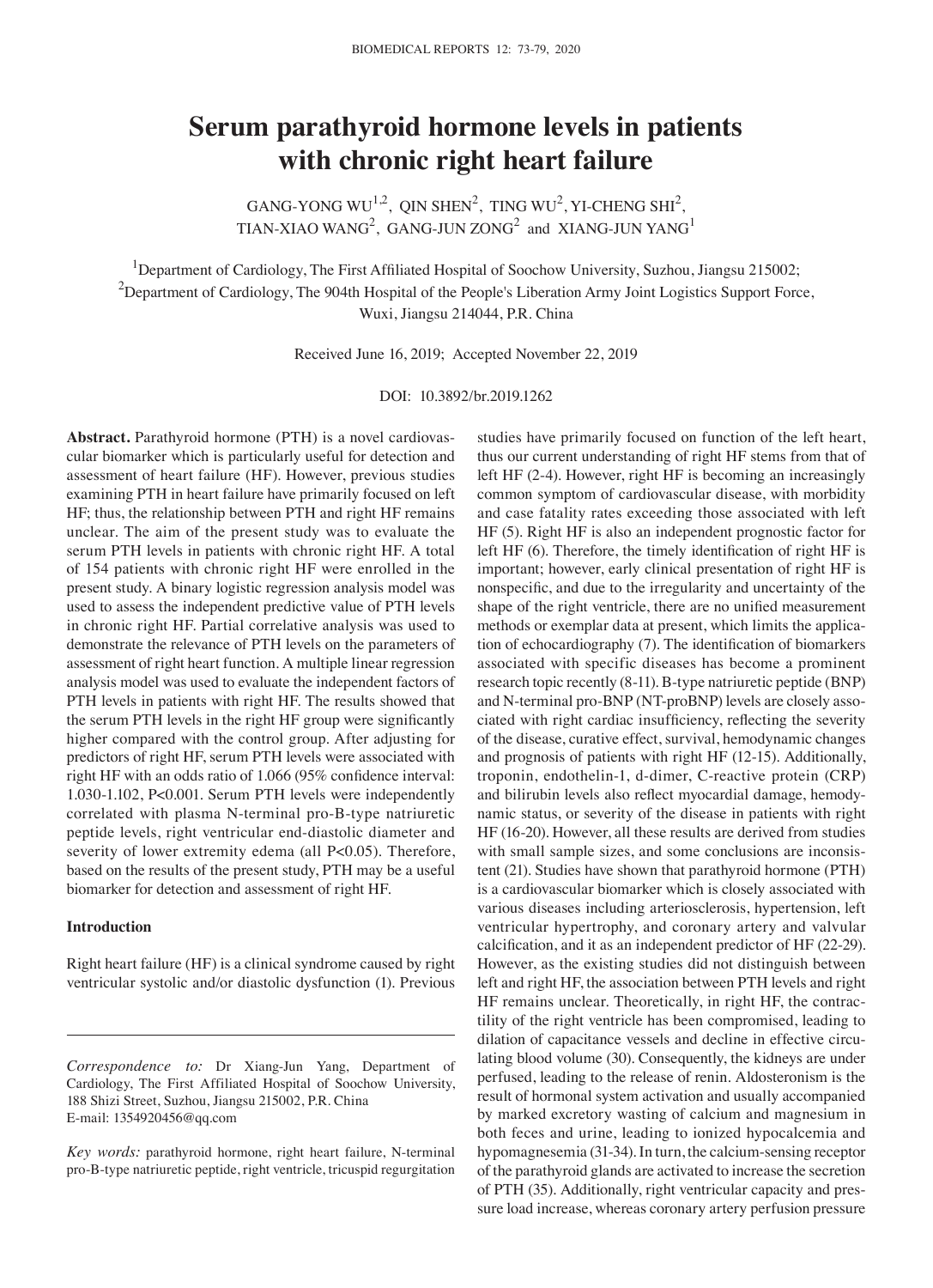decreases, leading to myocardial ischemia (36). Chronically increased right ventricular pressure can lead to increased pulmonary artery pressure, potentially affecting blood oxygen exchange, which may be followed by myocardial hypoxia (37). Meyer *et al* (38) suggested that myocardial ischemic hypoxia and pressure load may result in increased serum PTH levels. Therefore, the aim of the present study was to evaluate serum PTH levels in patients with chronic right HF and determine its diagnostic value for assessment and detection of right HF in patients.

### **Patients and methods**

*Patients.* As the present study was a retrospective analysis of anonymized patient data, ethical approval was not required. The clinical data from 925 patients with HF who were treated at the 904th Hospital of the People's Liberation Army Joint Logistics Support Force (Wuxi, China) between January 2015 and December 2016 were retrospectively analyzed. Diagnosis of HF was based on the 2007 China Guidelines for the Diagnosis and Treatment of Chronic Heart Failure (39), and the plasma NT-proBNP levels in these patients were all >400 pg/ml. Patients with common heart problems, including coronary heart disease, hypertension, pulmonary hypertension, cardiomyopathy, heart valvular disease and chronic obstructive pulmonary disease, were included in the present study, whereas patients with rheumatic heart disease and chronic constrictive pericarditis were excluded. Patients with acute conditions, such as acute pulmonary embolism, myocardial infarction, myocarditis and pericarditis, were also excluded. The diagnostic criteria of right HF were based on the 2012 consensus of Chinese experts on the diagnosis and treatment of right HF (5), and specifically includes: i) possible cause of right HF; ii) symptoms and signs of right HF; and iii) objective evidence of abnormal right ventricular structure and/or function and increased intracardiac pressure. Patients with left ventricular ejection fraction (LVEF) <50%, thickening of the left ventricular wall and decreased left ventricular compliance were excluded as the ratio of the maximum ventricular filling speed in early diastole to that in late diastole is  $\lt 1$ . Additionally, patients with serum creatinine level  $\geq 265 \mu$ mol/l or a history of thyroid disease, primary hyperparathyroidism, skeletal diseases, chronic malnutrition or any malignancy were excluded. Based on these inclusion and exclusion criteria, a total of 154 patients consisting of 60 men and 94 women, with a mean age  $\pm$  standard deviation of 75.64 $\pm$ 9.78 years (range 36-96 years) were analyzed in the present study. The control group consisted of 56 patients consisting of 31 men and 25 women, with a mean age  $\pm$  standard deviation of 61.75 $\pm$ 15.23 (range 26-88 years) without HF who were admitted to the same hospital during the same time period. In the control group, NT-proBNP levels were all <100 pg/ml, echocardiographic data were normal, and none of the patients exhibited any of aforementioned exclusion criteria.

In this retrospective and observational study, 30 patients with right HF and 20 patients without HF were chosen at random, and the mean and standard deviation of PTH in the two groups were obtained, and differences between the groups were compared using an independent samples t-test using MedSci software (Version 4.8.1; Shanghai Chungu Biomedical

|                            | Control        | HF               |                                  |                        |  |
|----------------------------|----------------|------------------|----------------------------------|------------------------|--|
| Groups                     | group, n       |                  | group, $n \chi^2$ -value P-value |                        |  |
| Sex                        |                |                  | 4.496                            | $0.034^{a}$            |  |
| Male                       | 31             | 60               |                                  |                        |  |
| Female                     | 25             | 94               |                                  |                        |  |
| Coronary artery<br>disease |                |                  | 8.353                            | 0.004 <sup>b</sup>     |  |
| Yes                        | 22             | 95               |                                  |                        |  |
| No                         | 34             | 59               |                                  |                        |  |
| Hypertension               |                |                  | 0.731                            | 0.393                  |  |
| Yes                        | 45             | 115              |                                  |                        |  |
| N <sub>o</sub>             | 11             | 36               |                                  |                        |  |
| Diabetes                   |                |                  | 0.215                            | 0.643                  |  |
| Yes                        | 11             | 26               |                                  |                        |  |
| N <sub>o</sub>             | 45             | 125              |                                  |                        |  |
| Hyperlipemia               |                |                  | 7.717                            | $0.005^{b}$            |  |
| Yes                        | $\overline{4}$ | $\boldsymbol{0}$ |                                  |                        |  |
| N <sub>o</sub>             | 52             | 154              |                                  |                        |  |
| Smoker                     |                |                  | 2.549                            | 0.110                  |  |
| Yes                        | 9              | 13               |                                  |                        |  |
| N <sub>o</sub>             | 47             | 141              |                                  |                        |  |
| Alcohol consumption        |                |                  | 1.469                            | 0.226                  |  |
| Yes                        | 6              | 9                |                                  |                        |  |
| N <sub>o</sub>             | 50             | 145              |                                  |                        |  |
| Valvular heart disease     |                |                  | 13.225                           | $< 0.001$ <sup>c</sup> |  |
| Yes                        | $\theta$       | 31               |                                  |                        |  |
| N <sub>o</sub>             | 56             | 123              |                                  |                        |  |
| Cardiomyopathy             |                |                  | 0.418                            | 0.518                  |  |
| Yes                        | $\Omega$       | $\overline{4}$   |                                  |                        |  |
| N <sub>o</sub>             | 56             | 150              |                                  |                        |  |
| Atrial fibrillation        |                |                  | 31.358                           | $< 0.001$ <sup>c</sup> |  |
| Yes                        | 6              | 83               |                                  |                        |  |
| No                         | 50             | 71               |                                  |                        |  |

 $P< 0.05$ ,  $\frac{b}{2}$  $P < 0.01$ , P<0.001. HF, heart failure.

Technology, Co., Ltd.). The mean values of two independent samples were compared, with an  $\alpha$  level of 0.05 (two-tailed) and a test efficacy of 0.80 (1- $\beta$ ,  $\beta$ =0.2), the ratio of sample size between the right HF group and the control group was 1.5, and a two-sided test was used, and based on this, the required sample size was calculated. The results of this analysis showed that the number of samples included in our study fully met the statistical requirements.

*Methods.* General information: Patient data regarding coronary artery disease, diabetes, hypertension, hyperlipidemia, as well as history of alcohol and smoking consumption were collected, and patients were stratified according to their status in each group. Patients were classified as smokers if they had smoked  $\geq 100$  cigarettes in their life (40), and alcohol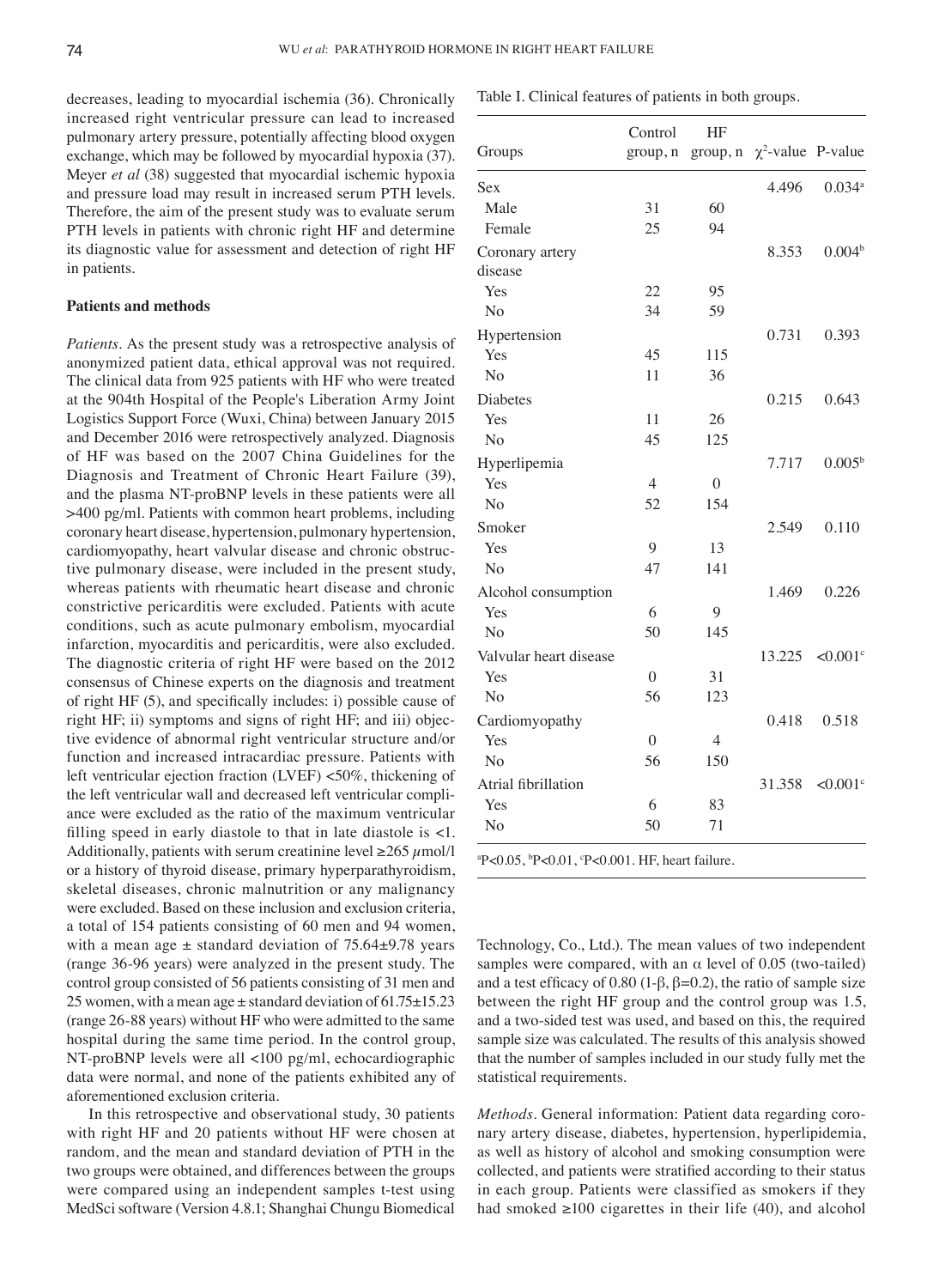| Clinicopathological<br>characteristics | Control group,<br>mean $\pm$ standard deviation | HF group,<br>$mean \pm standard deviation$ | $\mathbf t$ | P-value                 |
|----------------------------------------|-------------------------------------------------|--------------------------------------------|-------------|-------------------------|
| Age, years                             | $61.75 \pm 15.23$                               | 75.64±9.78                                 | $-6.364$    | $< 0.001^b$             |
| BMI, kg/m <sup>2</sup>                 | $24.64 \pm 3.76$                                | 23.02±4.01                                 | 2.628       | $0.009$                 |
| PTH, pg/ml                             | 33.32±13.93                                     | $83.72 \pm 53.65$                          | $-10.708$   | 0.000 <sup>b</sup>      |
| NT-proBNP, pg/ml                       |                                                 | 3,684.81±5,272.20                          |             |                         |
| Albumin, g/l                           | 40.29±3.44                                      | 37.86±4.28                                 | 3.814       | ${<}0.001$ <sup>b</sup> |
| TC (mmol/l)                            | $4.15 \pm 1.07$                                 | $3.95 \pm 1.10$                            | $-0.553$    | 0.581                   |
| LDL-C (mmol/l)                         | $1.92 \pm 0.71$                                 | $1.33 \pm 0.54$                            | 5.655       | $< 0.001^b$             |
| HDL-C (mmol/l)                         | $1.30 \pm 0.84$                                 | $1.15 \pm 0.59$                            | 1.458       | 0.146                   |
| TG (mmol/l)                            | $2.04 \pm 1.79$                                 | $1.87 \pm 1.17$                            | 0.801       | 0.424                   |
| $CRP$ (mg/l)                           | $3.00 \pm 3.76$                                 | $11.76 \pm 25.93$                          | $-4.074$    | $< 0.001^b$             |
| Troponin (pg/ml)                       | $0.01 + 0.00$                                   | $0.07 \pm 0.18$                            | $-4.015$    | $< 0.001$ <sup>b</sup>  |
| GFR $(ml/min/1.73 m2)$                 | 91.42±34.22                                     | $61.21 \pm 28.58$                          | 6.414       | $< 0.001$ <sup>b</sup>  |
| Corrected calcium (mmol/l)             | $2.35 \pm 0.16$                                 | $2.25 \pm 0.18$                            | 3.713       | $< 0.001^b$             |
| Inorganic phosphate (mmol/l)           | $1.13 \pm 0.16$                                 | $1.12 \pm 0.32$                            | 0.295       | 0.769                   |
| Magnesium (mmol/l)                     | $0.78 + 0.09$                                   | $0.78 + 0.20$                              | $-0.021$    | 0.983                   |
| FBG (mmol/l)                           | $5.47 \pm 1.75$                                 | $5.56 \pm 1.88$                            | $-0.300$    | 0.765                   |
| TB (mmol/l)                            | $13.35 \pm 7.46$                                | $21.41 \pm 16.28$                          | $-4.890$    | $< 0.001^b$             |
| CB (mmol/l)                            | $3.75 \pm 2.92$                                 | $8.36 \pm 8.65$                            | $-5.778$    | $< 0.001$ <sup>b</sup>  |
| UCB (mmol/l)                           | $9.63 \pm 4.85$                                 | $12.86 \pm 9.29$                           | $-3.268$    | 0.001 <sup>a</sup>      |
| $LAD$ (mm)                             | 34.86±4.70                                      | $42.60 + 9.05$                             | $-8.037$    | $< 0.001$ <sup>b</sup>  |
| LVEDD (mm)                             | 45.44±4.52                                      | $46.93 \pm 5.37$                           | $-1.852$    | 0.066                   |
| RAD (mm)                               | $31.11 \pm 2.88$                                | 39.40±8.57                                 | $-10.481$   | $< 0.001^b$             |
| RVEDD (mm)                             | $20.36 \pm 3.85$                                | 28.69±7.81                                 | $-10.246$   | $< 0.001$ <sup>b</sup>  |
| PAD (mm)                               | $19.70 \pm 1.55$                                | $21.63 \pm 3.19$                           | $-5.857$    | $< 0.001$ <sup>b</sup>  |
| LVEF, %                                | $61.55 \pm 2.71$                                | 58.45±3.98                                 | 6.405       | $< 0.001$ <sup>b</sup>  |
| MR (ml)                                | $0.31 + 0.88$                                   | $4.76 \pm 8.41$                            | $-6.460$    | $< 0.001^b$             |
| $TR$ (ml)                              | $0.26 \pm 0.79$                                 | $8.31 \pm 11.91$                           | $-8.330$    | $< 0.001$ <sup>b</sup>  |
| $AR$ (ml)                              | $0.26 \pm 0.76$                                 | $1.60 \pm 2.81$                            | $-5.373$    | $< 0.001$ <sup>b</sup>  |
| PR (ml)                                | $0.24 \pm 0.60$                                 | $1.05 \pm 2.49$                            | $-3.751$    | $< 0.001^b$             |

Table II. Clinical and biochemical parameters.

a P<0.01, b P<0.001. BMI, body mass index; PTH, parathyroid hormone; NT-proBNP, N-terminal pro-B-type natriuretic peptide; TC, total cholesterol; LDL-C, low-density lipoprotein cholesterol; HDL-C, high-density lipoprotein cholesterol; TG, triglyceride; CRP, C-reactive protein; GFR, glomerular filtration rate; FBG, fasting blood glucose; TB, total bilirubin; CB, direct bilirubin; UCB, indirect bilirubin; LAD, left atrial diameter; LVEDD, left ventricular end-diastolic diameter; RAD, right atrial diameter; RVEDD, right ventricular end-diastolic diameter; PAD, pulmonary artery diameter; LVEF, left ventricular ejection fraction; MR, mitral regurgitation; TR, tricuspid regurgitation; AR, aortic regurgitation; PR, pulmonary regurgitation; HF, heart failure.

consumption was defined as the consumption of any alcoholic beverage, including white wine, beer, fruit wine, yellow rice wine or any other alcoholic drinks (41). Body mass index (BMI) was calculated based on the body weight and height. Fasting venous blood (3 ml) was drawn on the day of admission or the following day to measure the levels of albumin, creatinine, electrolytes, total cholesterol (TC), low-density lipoprotein cholesterol, high-density lipoprotein cholesterol (HDL-C), triglycerides (TG), fasting blood glucose (FBG), total bilirubin (TB), direct bilirubin (CB), indirect bilirubin (UCB) and CRP using an automatic biochemical analyzer (Olympus Corporation).

Cardiac function and edema grade evaluation at admission: Patients' heart function was evaluated according to the New York Heart Association (NYHA) Cardiac Function Classification Standard when they were first admitted to the hospital (42), and any liver jugular vein reflux was recorded. The severity of edema was evaluated whilst the patient was standing. The degree of edema was classified as follows: Below the ankle, first‑degree edema; below the knee, second‑degree edema; below the hip, third-degree edema; and on the hip, fourth-degree edema.

Venous blood samples were collected immediately following admission. Serum PTH levels were detected using an ELISA kit (cat. no. 989731; Beckman Coulter, Inc.). The normal range of PTH levels is 14-72 pg/ml. Plasma NT-proBNP levels were also measured immediately following admission using a colloidal gold method according to the manufacturer's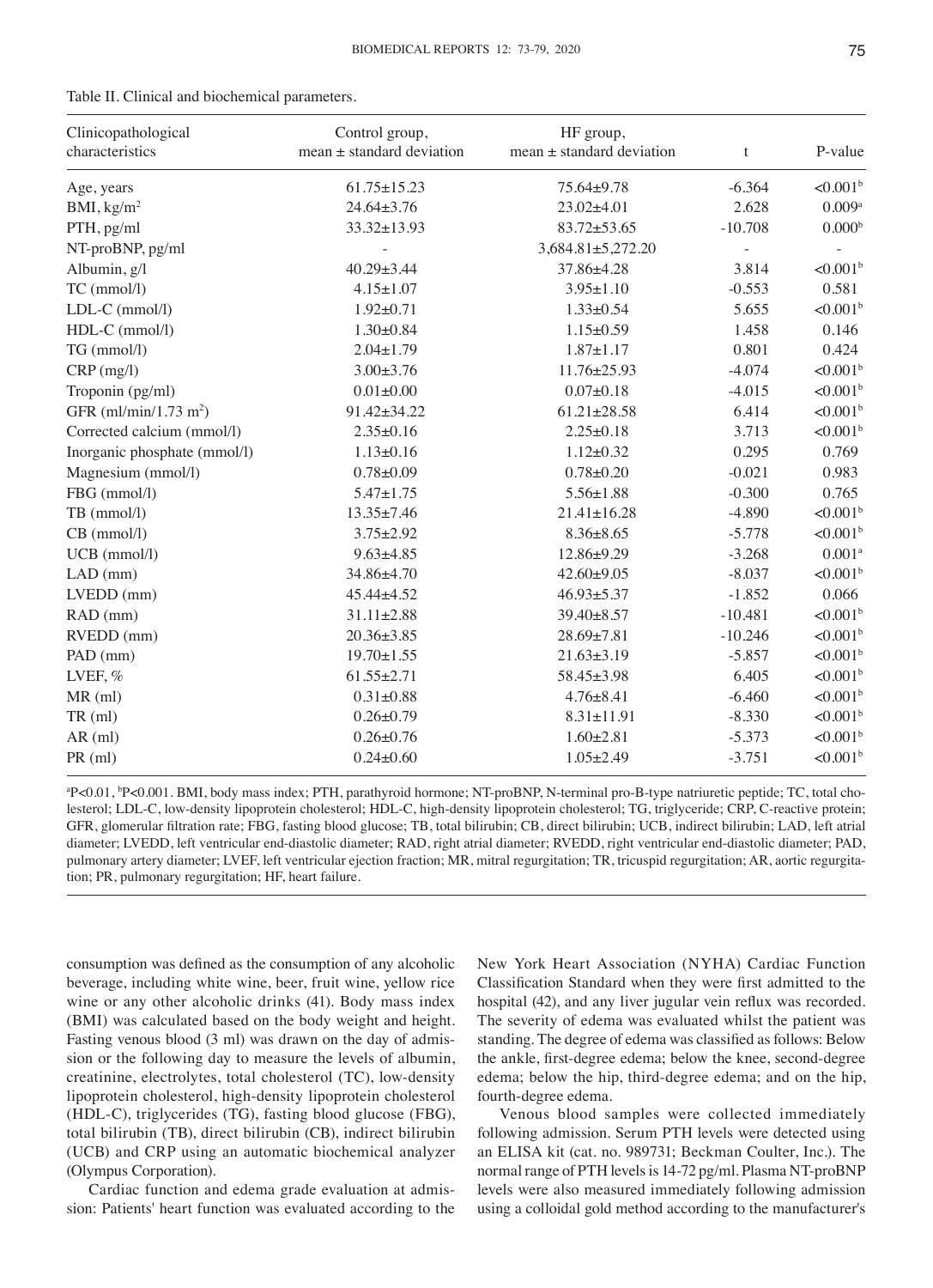| Indicators  |       | Wald value | P-value                | OR    | 95% CI      |
|-------------|-------|------------|------------------------|-------|-------------|
| Age         | 0.048 | 4.499      | $0.034$ <sup>a</sup>   | 1.049 | 1.004-1.097 |
| <b>NYHA</b> | 0.689 | 4.663      | $0.031$ <sup>a</sup>   | 1.992 | 1.066-3.723 |
| <b>PTH</b>  | 0.063 | 13.610     | $< 0.001$ <sup>b</sup> | 1.066 | 1.030-1.102 |
| <b>TR</b>   | 0.491 | 5.705      | $0.017^{\rm a}$        | 1.634 | 1.092-2.445 |

Table III. Binary logistic regression analysis of independent predictors of right HF.

a P<0.05, b P<0.001. HF, heart failure; NYHA, New York Heart Association heart function grade; PTH, parathyroid hormone; TR, tricuspid regurgitation; OR, odds ratio; CI, confidence interval.

protocol (NT-proBNP detection kits, cat. no. 7273690; Getein Biotechnology Co., Ltd.), which is able to measure levels within a range of 100-30,000 pg/ml.

The estimated glomerular filtration rate (eGFR) was calculated using the formula eGFR  ${\rm (ml\cdot min^{-1}\,per\,1.73\,m^2)=(140\text{-age})}$ x weight/0.818x creatinine level  $(\mu \text{mol/l})$  and was multiplied by 0.85 in female patients (43).

All patients underwent Doppler ultrasound examination of the heart using color Doppler echocardiography (Vivid E9; GE Healthcare) within 48 h of admission. During this examination, the diameters of the left and right atria, left and right ventricular diastolic diameters, pulmonary artery diameter, valve return flow and left ventricular ejection fraction were measured. The proximal isokinetic surface area method was used to quantitatively evaluate the degree of valve regurgitation (44), and for patients with an irregular regurgitation orifice area, the effective regurgitation orifice area was automatically calculated by the apparatus and the regurgitation velocity time integral was multiplied to directly evaluate the degree of regurgitation. In patients with atrial fibrillation (AF) or arrhythmia, at least 5 representative images were collected from each patient for comprehensive evaluation.

Therapeutic regimen: In patients with no contraindications, angiotensin-converting enzyme inhibitors (ACEIs) and β‑blockers were administered. Angiotensin receptor blockers were used in patients with a dry cough and those who could not tolerate ACEIs. Prior to admission, diuretics and aldosterone receptor antagonists were administered based on whether patients had any contra-indications to these.

*Statistical analysis.* Quantitative data are presented as the mean  $\pm$  standard deviation, and analysis of normal distribution was performed using a Shapiro-Wilk test. Additionally, a homogeneity-of-variance test was used and if equal variances were assumed, differences were analyzed using a Student's t-test, otherwise, differences were analyzed using a Welch's t-test. Qualitative data are presented as the frequency and percentage, and differences were calculated using a  $\chi^2$  test. Independent predictors of right HF between the two groups were identified using binary logistic regression analysis. In the right HF group, correlations between PTH levels and other indicators were determined using partial correlation analysis, and the independent factors of increased PTH levels were further determined using multiple linear regression analysis. All P-values are two-sided and P<0.05 was considered to indicate a statistically significant difference.

Table IV. Partial correlation analysis of PTH levels with other indicators of right HF.

| Indicators   | r        | P-value            |  |
|--------------|----------|--------------------|--|
| NT-proBNP    | 0.245    | 0.001 <sup>b</sup> |  |
| GFR          | $-0.145$ | $0.036^a$          |  |
| <b>RVEDD</b> | 0.285    | 0.001 <sup>b</sup> |  |
| LED          | 0.224    | $0.010^{a}$        |  |
| TR           | 0.199    | $0.014^{a}$        |  |
|              |          |                    |  |

a P<0.05, b P<0.01. PTH, parathyroid hormone; HF, heart failure; NT-proBNP, N-terminal pro-B-type natriuretic peptide; GFR, glomerular filtration rate; RVEDD, right ventricular end‑diastolic diameter; LED, lower extremity edema; TR, tricuspid regurgitation.

Statistical analysis was performed using SPSS version 13.0 (SPSS, Inc.).

#### **Results**

*Clinical indicators of right HF.* A total of 154 patients with right HF were enrolled in this study, and the average serum PTH level was 83.72±53.65 pg/ml (range, 19.8-328). The control group consisted of 56 individuals who had an average serum PTH level of 33.32±13.93 pg/ml (range, 11.1-71.2). Between-group comparisons showed that the values of all indicators, including PTH, were significantly different between the two groups, with the exceptions of inorganic phosphate, magnesium, FBG, TG, TC, HDL-C and left ventricular internal diameter (all P<0.05; Tables I and II).

*Independent predictive value of indicators of right HF.* As NT-proBNP levels represent one of the diagnostic criteria for right HF, it was excluded, and the remaining indices that were significantly different between the two groups were included in a binary logistic regression analysis to identify independent predictors of right HF. This analysis revealed that age, NYHA heart function grade, PTH levels and tricuspid valve reverse flow were predictors of right HF, with odds ratios of 1.049 [95% confidence interval (CI): 1.004-1.097], 1.992 (95% CI: 1.066-3.723), 1.066 (95% CI: 1.030-1.102) and 1.634 (95% CI: 1.092-2.445), respectively (all P<0.05; Table III). Together, these results confirmed that PTH levels are independently associated with right HF.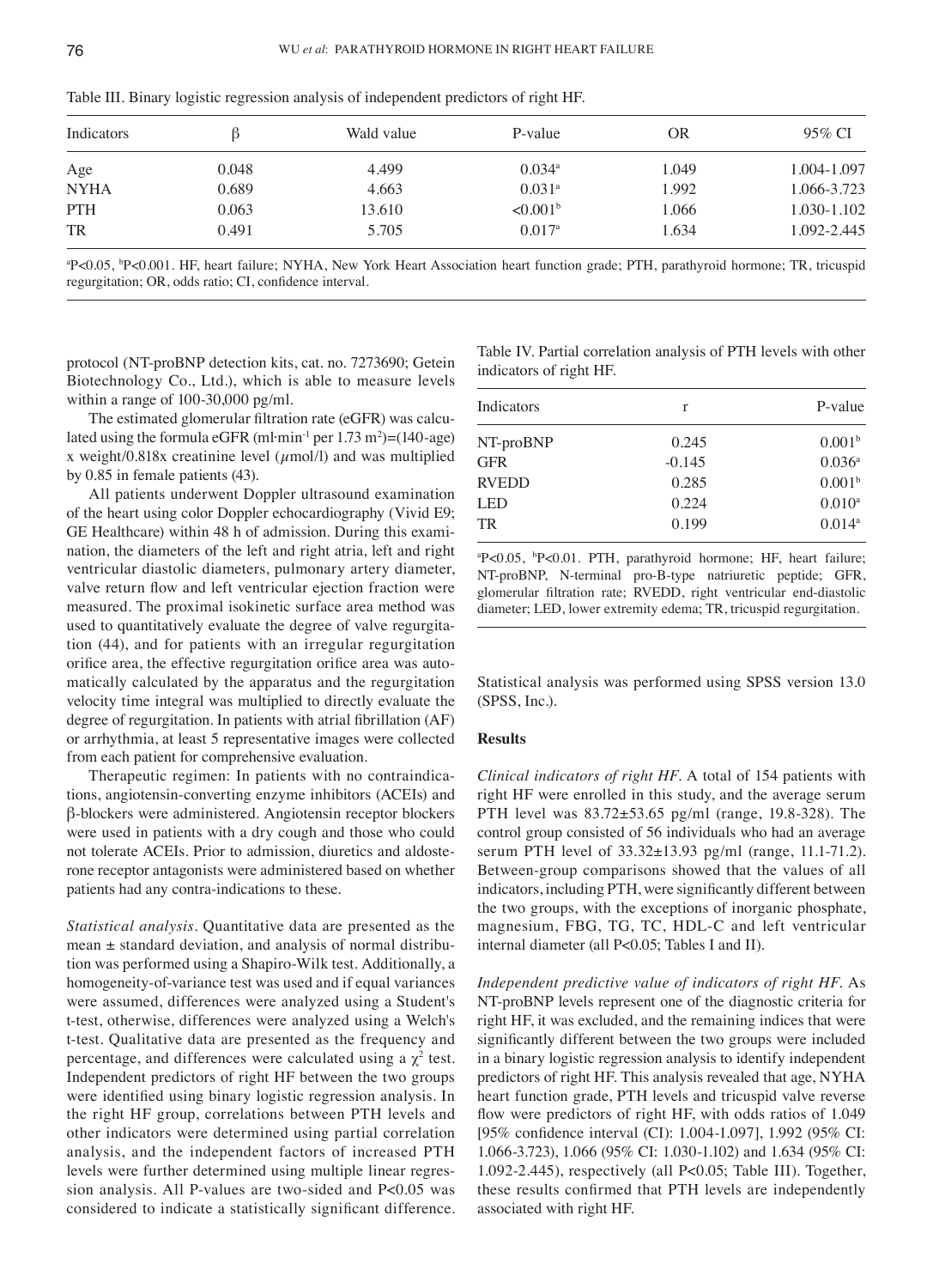| Indicators   |                                      |          | P-value                | 95% CI           |  |
|--------------|--------------------------------------|----------|------------------------|------------------|--|
| NT-proBNP    | 0.004 <sup>b</sup><br>0.002<br>2.901 |          |                        | $0.001 - 0.003$  |  |
| <b>GFR</b>   | $-0.259$                             | $-2.255$ | $0.026^{\rm a}$        | $-0.486 - 0.032$ |  |
| Troponin     | 82.302                               | 4.530    | $< 0.001$ <sup>c</sup> | 46.390-118.215   |  |
| <b>RVEDD</b> | 2.092                                | 3.587    | $< 0.00$ <sup>c</sup>  | 0.939-3.245      |  |
| <b>LED</b>   | 13.413                               | 3.544    | 0.001 <sup>b</sup>     | 5.933-20.892     |  |

Table V. Multiple linear regression analysis for independent factors of PTH levels.

a P<0.05, b P<0.01, c P<0.001. PTH, parathyroid hormone; HF, heart failure; NT-proBNP, N-terminal pro-B-type natriuretic peptide; GFR, glomerular filtration rate; RVEDD, right ventricular end‑diastolic diameter; LED, lower extremity edema.

*Correlation of PTH levels with other indicators of right HF.* In the right HF group, correlations of PTH levels with other indicators were determined using a partial correlation analysis, and the results indicated that PTH levels were associated with NT-proBNP levels, eGFR, right ventricular diameter, tricuspid valve flow and the degree of lower extremity edema, with partial correlation coefficients of 0.245, ‑0.145, 0.285, 0.224 and 0.199, respectively (all P<0.05; Table IV). Increased PTH levels were associated with higher NT-proBNP levels, larger right ventricular diameter, greater tricuspid valve reverse flow, greater severity of lower extremity edema and lower eGFR.

*Independent factors associated with PTH levels.* Sex, age, BMI, eGFR; TB, CB, UCB, albumin, PTH and NT-proBNP levels; heart chamber size, pulmonary artery diameter, valve return flow rate and the degree of lower extremity edema were measured using multiple linear regression analysis. The results showed that PTH levels were independently associated with NT-proBNP levels, eGFR, troponin levels, right ventricular diameter and the degree of lower extremity edema (all P<0.05; Table V). Further analysis confirmed that PTH levels were closely associated with right cardiac function indices, including NT-proBNP levels, right ventricular diameter and the degree of lower extremity edema.

#### **Discussion**

There an increasing number of studies demonstrating that PTH serves an important role in the development and progression of cardiovascular diseases, particularly in HF. PTH can independently predict the incidence of non-ischemic and whole HF (45), improve the risk stratification of patients with HF and assist in the determination of the optimal hospitalization time for outpatients with HF (46). It may also be used to guide individualized treatment of HF (47). However, previous studies have not examined the correlation between PTH levels with right HF specifically.

In the present study, indicators of right heart function, including clinical indications, biochemical indices and cardiac ultrasound results were used to determine the prognostic value of PTH in patients with right HF by analyzing the correlation between serum PTH levels with the aforementioned indices. According to the comparisons between the control and experimental groups, serum PTH levels were increased in patients with right HF compared with the controls. Although age, sex and LVEF were different between the two groups, and PTH release increases with age and left HF (27,29), the results of the binary logistic regression analysis further confirmed that PTH levels was an independent predictor of right HF. In the right HF group, the serum PTH levels increased with increased NT-proBNP levels, right ventricular diameter, tricuspid valve reverse flow and the degree of lower extremity edema, with statistically significant partial correlations. The multiple linear regression analysis results further confirmed that PTH was independently associated with the aforementioned indicators apart from tricuspid regurgitation. Thus, tricuspid regurgitation may not be an independent risk factor which is related to other factors. These results demonstrate the correlation between serum PTH levels with right heart function, indicating that this marker may accurately reflect right HF with good sensitivity.

Additionally, the rates of hypertension, diabetes, cardiomyopathy, smoking and alcohol consumption did not differ between the two groups. Some of these findings may due to the fact that hypertension primarily affects the left ventricular afterload, thus primarily involves left heart function (48). Additionally, the low incidence of patients with cardiomyopathy in the cohort, and in particular right ventricular cardiomyopathy, may explain why no significant difference was observed between the two groups. It has been reported that PTH is involved in the occurrence of various arrhythmias (49). In the present study, the PTH levels and the rate of AF in the right HF group were significantly higher compared with the control group, which supports the correlation between PTH levels and arrhythmia. However, the results of partial correlation analysis showed that AF was not correlated with PTH levels in the right HF group, and this may be because AF has more influence on left cardiac function (50). The results also showed that troponin, CRP, TB, CB and UCB levels were higher in the right HF group compared with the control group, and these findings were associated with myocardial injury, inflammation, increased venous pressure and extravasated blood in the liver during HF. All these findings support the results of previous studies (16,18).

The present study has some limitations. When selecting research subjects, only patients with left HF who had decreased ejection fraction and/or declined left ventricular compliance were excluded, but patients with left atrial enlargement and/or AF were included, among whom, there was no strict classification of HF etiology. As a result, patients with coronary heart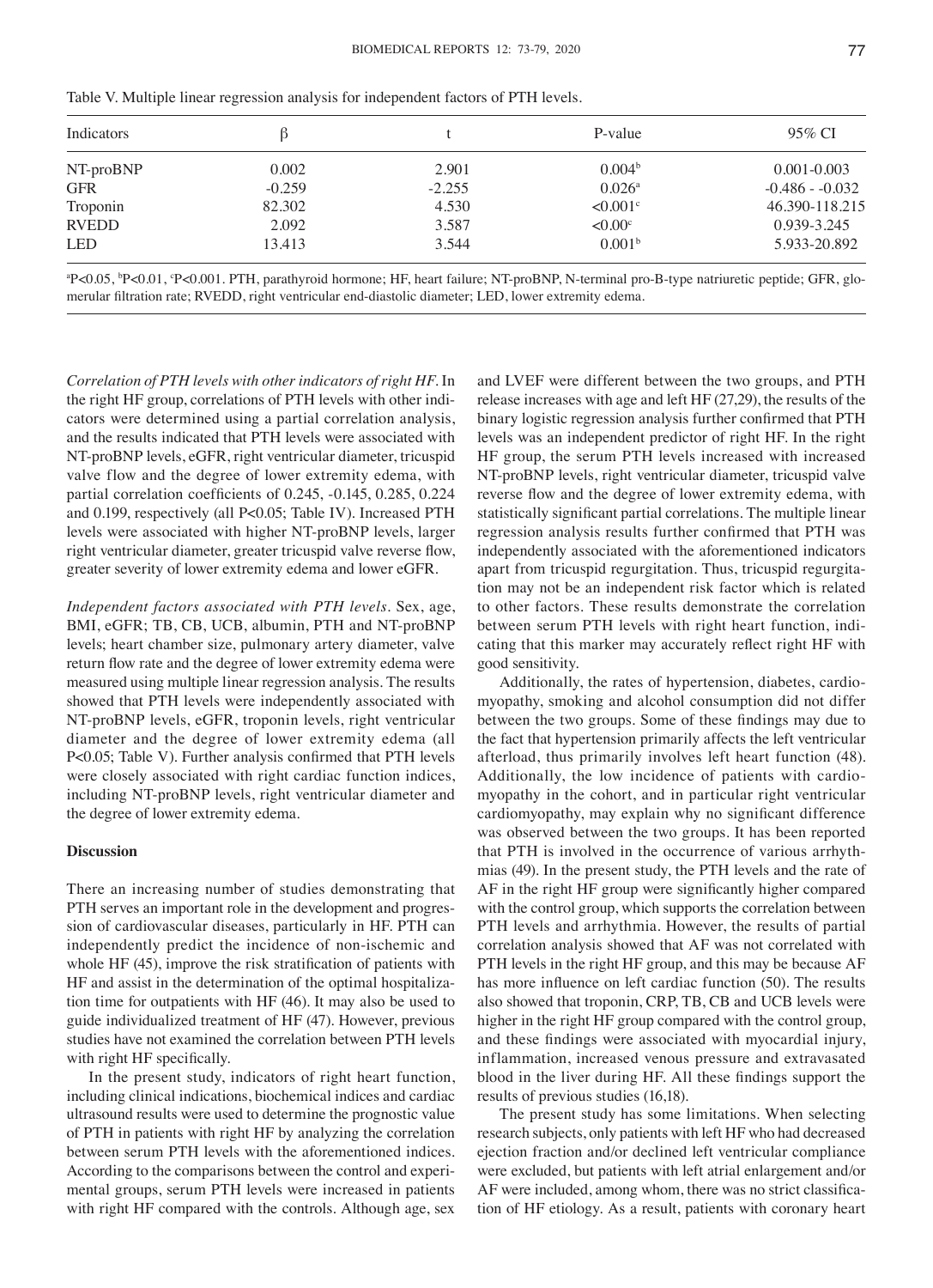disease, cardiomyopathy and pulmonary hypertension were enrolled. Additionally, as this was a retrospective analysis, the echocardiographic results lack some of the more reliable measurements that have become available, such as tricuspid annular shortening rate and right ventricular ejection fraction; and the inner diameter rather than the volume was used when measuring the size of the atria and ventricles. To avoid additional trauma, the hospitalized patients did not undergo regular right heart angiography; therefore, more objective and accurate evaluation indices of right heart function, such as central venous pressure, right ventricular pressure and pulmonary artery pressure were not recorded. The present study serves as a preliminary analysis of the relationship between PTH levels and clinical indices of right HF. The conclusions made within, provide a starting point for future research, which should include determination of the role and underlying mechanisms of serum PTH levels in right HF.

In conclusion, the serum PTH levels are correlated with right HF, and thus may be used for the clinical assessment of right heart function.

# **Acknowledgements**

Not applicable.

## **Funding**

This study was supported by the Scientific Research Project of the Wuxi Municipal Health and Family Planning Commission (Wuxi, China; grant no. MS201638).

#### **Availability of data and materials**

The datasets used and/or analyzed during the present study are available from the corresponding author on reasonable request.

#### **Authors' contributions**

GW and XY conceived and designed the study. GW, QS, TW, YS, TW and GZ performed the experiments. GW, GZ and XY performed the data analysis. GW drafted the manuscript. All authors read and approved the final manuscript.

#### **Ethics approval and consent to participate**

The present study was a retrospective analysis of anonymized patient data, thus ethical approval was not required.

#### **Patient consent for publication**

Not applicable.

#### **Competing interests**

The authors declare that they have no competing interests.

#### **References**

1. Melenovsky V, Hwang SJ, Lin G, Redfield MM and Borlaug BA: Right heart dysfunction in heart failure with preserved ejection fraction. Eur Heart J 35: 3452-3462, 2014.

- 2. Haddad F, Doyle R, Murphy DJ and Hunt SA: Right ventricular function in cardiovascular disease, part II: Pathophysiology, clinical importance, and management of right ventricular failure. Circulation 117: 1717-1731, 2008.
- 3. Zhang CY, Li XH, Zhang T, Fu J and Cui XD: Hydrogen sulfide upregulates heme oxygenase-1 expression in rats with volume overload-induced heart failure. Biomed Rep 1: 454-458, 2013.
- 4. Sedmera D, Neckar J, Benes J Jr, Pospisilova J, Petrak J, Sedlacek K and Melenovsky V: Changes in Myocardial Composition and Conduction Properties in Rat Heart Failure Model Induced by Chronic Volume Overload. Front Physiol 7: 367, 2016.
- 5. Editorial Board of Chinese Journal of Cardiology, Chinese Society of Cardiology: Consensus of Chinese experts on diagnosis and treatment of right heart failure. Chin J Cardiol 40: 449-461, 2012.
- 6. Adegunsoye A, Levy M and Oyenuga O: Novel Therapeutic Strategies for Reducing Right Heart Failure Associated Mortality in Fibrotic Lung Diseases. BioMed Res Int 2015: 929170, 2015.
- 7. Chua S, Levine RA, Yosefy C, Handschumacher MD, Chu J, Qureshi A, Neary J, Ton-Nu TT, Fu M, Wu CJ, *et al*: Assessment of right ventricular function by real-time three-dimensional server variability compared with conventional two-dimensional views. Eur J Echocardiogr 10: 619-624, 2009.
- 8. Meijers WC, van der Velde AR, Muller Kobold AC, Dijck-Brouwer J, Wu AH, Jaffe A and de Boer RA: Variability of biomarkers in patients with chronic heart failure and healthy controls. Eur J Heart Fail 19: 357-365, 2017.
- 9. Welsh P, Kou L, Yu C, Anand I, van Veldhuisen DJ, Maggioni AP, Desai AS, Solomon SD, Pfeffer MA, Cheng S, *et al*: Prognostic importance of emerging cardiac, inflammatory, and renal biomarkers in chronic heart failure patients with reduced ejection fraction and anaemia: RED-HF study. Eur J Heart Fail 20: 268-277, 2018.
- 10. Du W, Piek A, Schouten EM, van de Kolk CWA, Mueller C, Mebazaa A, Voors AA, de Boer RA and Silljé HHW: Plasma levels of heart failure biomarkers are primarily a reflection of extracardiac production. Theranostics 8: 4155-4169, 2018.
- 11. Ahmad T, Fiuzat M, Pencina MJ, Geller NL, Zannad F, Cleland JG, Snider JV, Blankenberg S, Adams KF, Redberg RF, et al: Charting a roadmap for heart failure biomarker studies. JACC Heart Fail 2: 477-488, 2014.
- 12. Malfatto G, Della Rosa F, Rella V, Villani A, Branzi G, Blengino S, Giglio A, Facchini M and Parati G: Prognostic value of noninvasive hemodynamic evaluation of the acute effect of levosimendan in advanced heart failure. J Cardiovasc Med (Hagerstown) 15: 322-330, 2014.
- 13. Agoston-Coldea L, Lupu S, Hicea S, Paradis A and Mocan T: Serum levels of the soluble IL-1 receptor family member ST2 and right ventricular dysfunction. Biomarkers Med 8: 95-106, 2014.
- 14. Pasha SM, Klok FA, van der Bijl N, de Roos A, Kroft LJM and Huisman MV: NT-pro-BNP levels in patients with acute pulmonary embolism are correlated to right but not left ventricular volume and function. Thromb Haemost 108: 367-372, 2012.
- 15. Wang Y, Liu ZH, Zhang HL, Luo Q, Zhao ZH and Zhao Q: boembolic events after acute pulmonary embolism. Thromb Res 129: 688-692, 2012.
- 16. Gomez-Arroyo J, Sandoval J, Simon MA, Dominguez-Cano E, Voelkel NF and Bogaard HJ: Treatment for pulmonary arterial hypertension-associated right ventricular dysfunction. Ann Am Thorac Soc 11: 1101-1115, 2014.
- 17. Zhang CL, Xie S, Qiao X, An YM, Zhang Y, Li L, Guo XB, Zhang FC and Wu LL: Plasma endothelin-1-related peptides as the prognostic biomarkers for heart failure: A PRISMA-compliant meta-analysis. Medicine (Baltimore) 96: e9342, 2017.
- 18. Agterof MJ, van Bladel ER, Schutgens REG, Snijder RJ, Tromp EAM, Prins MH and Biesma DH: Risk stratification of patients with pulmonary embolism based on pulse rate and D-dimer concentration. Thromb Haemost 102: 683-687, 2009.
- 19. Inoue K, Kodama T and Daida H: Pentraxin 3: A novel biomarker for inflammatory cardiovascular disease. Int J Vasc Med 2012: 657025, 2012.
- 20. Scholfield M, Schabath MB and Guglin M: Longitudinal trends, hemodynamic profiles, and prognostic value of abnormal liver function tests in patients with acute decompensated heart failure: An analysis of the ESCAPE trial. J Card Fail 20: 476-484, 2014.